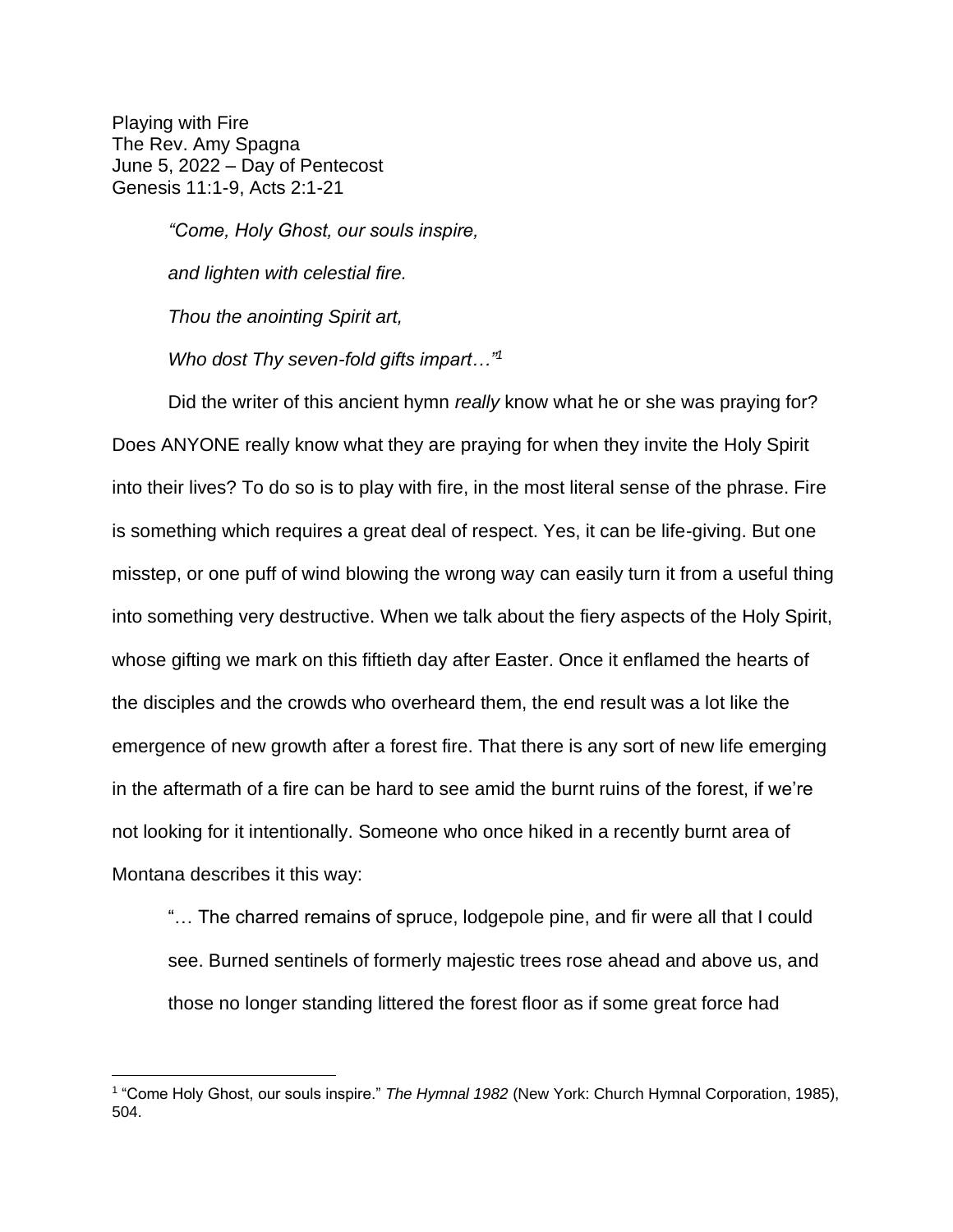arbitrarily tossed them and let them lay where they fell… Amidst the desolation, I began to see that life was everywhere, pushing upward in infinite detail, where, previously, my vision had been limited only to what was most obvious to the eye. I caught a glimpse of a mule deer, drawn to the open terrain by the lush, waisthigh vegetation now growing in the sunlight. Fireweed, a lovely plant with lavender and pink flowers that grows in just such burned-over land, was everywhere around us. How had I missed it?... I had not seen it in part because I had not paid attention to the moment and to the larger, more complex picture it contained. Focusing only on the blackened trees straight ahead and above me, I failed to see the profusion of life flourishing right beneath my feet… Indeed, flourishing was everywhere, in stark contrast to the all too evident reminders of what had been, on the surface, a very challenging time for this forest ecosystem."<sup>2</sup>

Similarly, signs of flourishing were very hard to see in ancient Mesopotamia in the years following one of the biggest floods of all time. You know the one, where God made it rain for 40 days straight, and Noah, the designated survivor, built an Ark and brought an entire zoo on board, without asking his wife's opinion first. That flood had wiped out everything, from crops and homes to people and livestock. Presumably it took a very long time to rebuild afterwards, and the story that eventually got told about it was that a particularly frustrated God had done it to wipe the human slate clean. For some of the people in the generation or two which lived immediately after it, that epic flood was

<sup>2</sup> Bill Harkins, "Transition, Resilience, and Fireweed." http://www.atthispoint.net/articles/transitionresilience-and-fireweed/232/ [accessed June 1, 2022].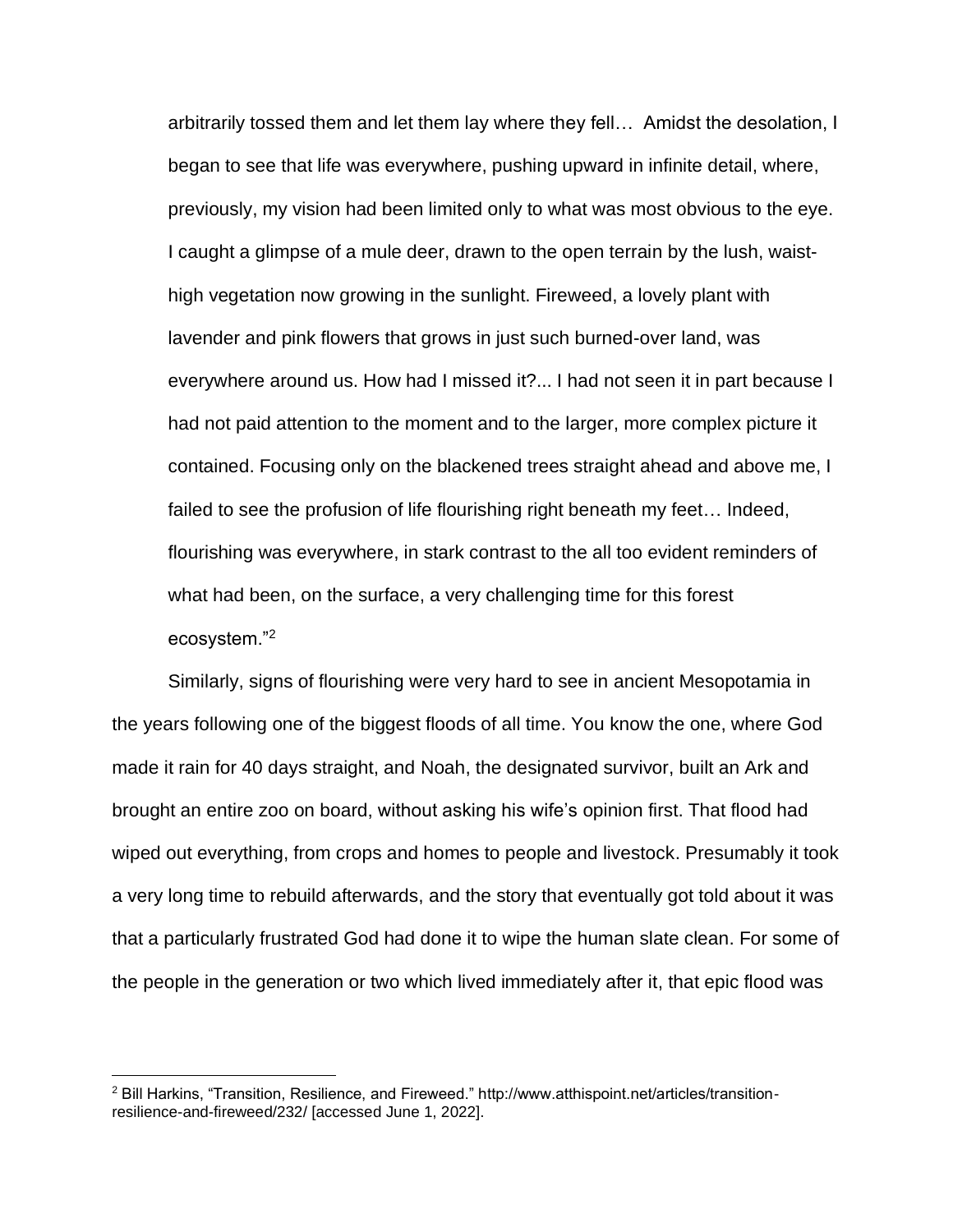embedded in their living memory, or perhaps had been a favorite tactic to convince children to behave: "Go to sleep, or God will flood this bedroom!"

Underneath that, however, is a real anxiety over how this community would make a name for future generations to remember. It's more than just a legacy that they're concerned about. They're also nervous about what this new, walled city that they're building, with the brick and pitch skyscraper at its center, communicates about the character of the people living there. $3$  They may well have intended that this skyscraper would tell their descendants that their greatness extended all the way to heaven. What it ends up being instead is the exact opposite. It's a symbol of human arrogance, as well as a monument to a society where there is no room for individuals to grow and flourish along with their myriad gifts.<sup>4</sup> The walls these unnamed people are building only serve to separate themselves from the rest of the world, and acted in direct opposition to God's desires for people to spread out. And their reward is exactly the opposite of the security blanket, which the city, with its walls, high tower, and uniformity, was intended to create: "So the LORD scattered them abroad from there over the face of all the earth, and they left off building the city." (Genesis 11:8, NRSV)

Oops.

They did exactly what the Montana hiker had started to when he looked up at the destroyed forest, and saw only the charred remains of the trees. They were able to focus only on making a name for themselves. As a result, they missed the important

<sup>3</sup> Dennis Bratcher, "Commentary on the Texts: Genesis 11:1-9." http://www.crivoice.org/lectionary/YearC/Cpentecostot.html [accessed May 30, 2022].

<sup>4</sup> Shai Held, "The Babel story is about the dangers of uniformity." http://www.christiancentury.org/article/critical-essay/the-babel-story-is-about-dangers-uniformity [accessed May 30, 2022].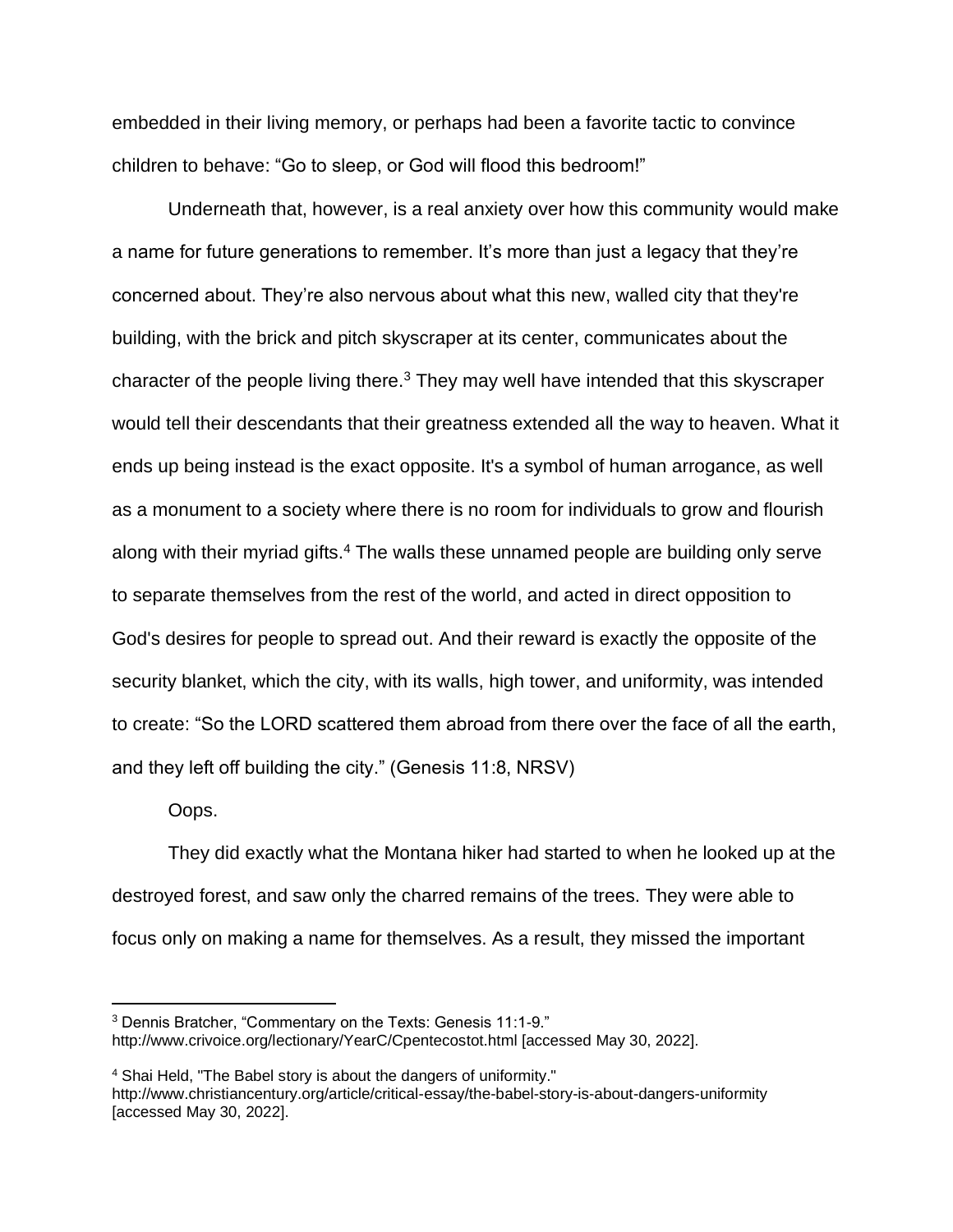stuff, the signs of life they could only find by looking down at one another. Instead, they looked up at heaven and thought the best way to access it was by building a skyscraper. What they didn't realize was that the skyscraper, as big as it may have been by their standards, was nothing at all by *God's* standards. And maybe, just maybe, God really intended for them to focus on something other than what they could build with their own hands and wills. That something was, and still is, authentic relationship with God and with one another. Living into those relationships requires breaking down walls, not building them. Whether they are literal walls made of stone and mortar, or figurative ones constructed from our own pride, anxiety, and/or need for control, they have the same function of getting in the way. And that is the point of this story: that the very things which drive us to define the world in our own way result in a world where communication and authentic relationship are impossible.<sup>5</sup>

In many ways, the Jerusalem community we encounter in the reading from Acts is in this same place, where communication and being in relationship with God and with others is difficult. The difference between them and the people who abandoned the Tower of Babel is, their scattered languages are the barrier, both between themselves and their ability to receive and understand what had taken place with Jesus' death and resurrection several weeks earlier. If you keep reading Peter's speech beyond what we've heard of it this morning, you'll find that what he does is to make clear to all the people gathered there that "God has made him both Lord and Messiah, this Jesus whom you crucified… for the promise is for you, for your children, and for all who are far away, everyone whom the Lord our God calls to him" (Acts 2:36, 39).

5 Ibid.